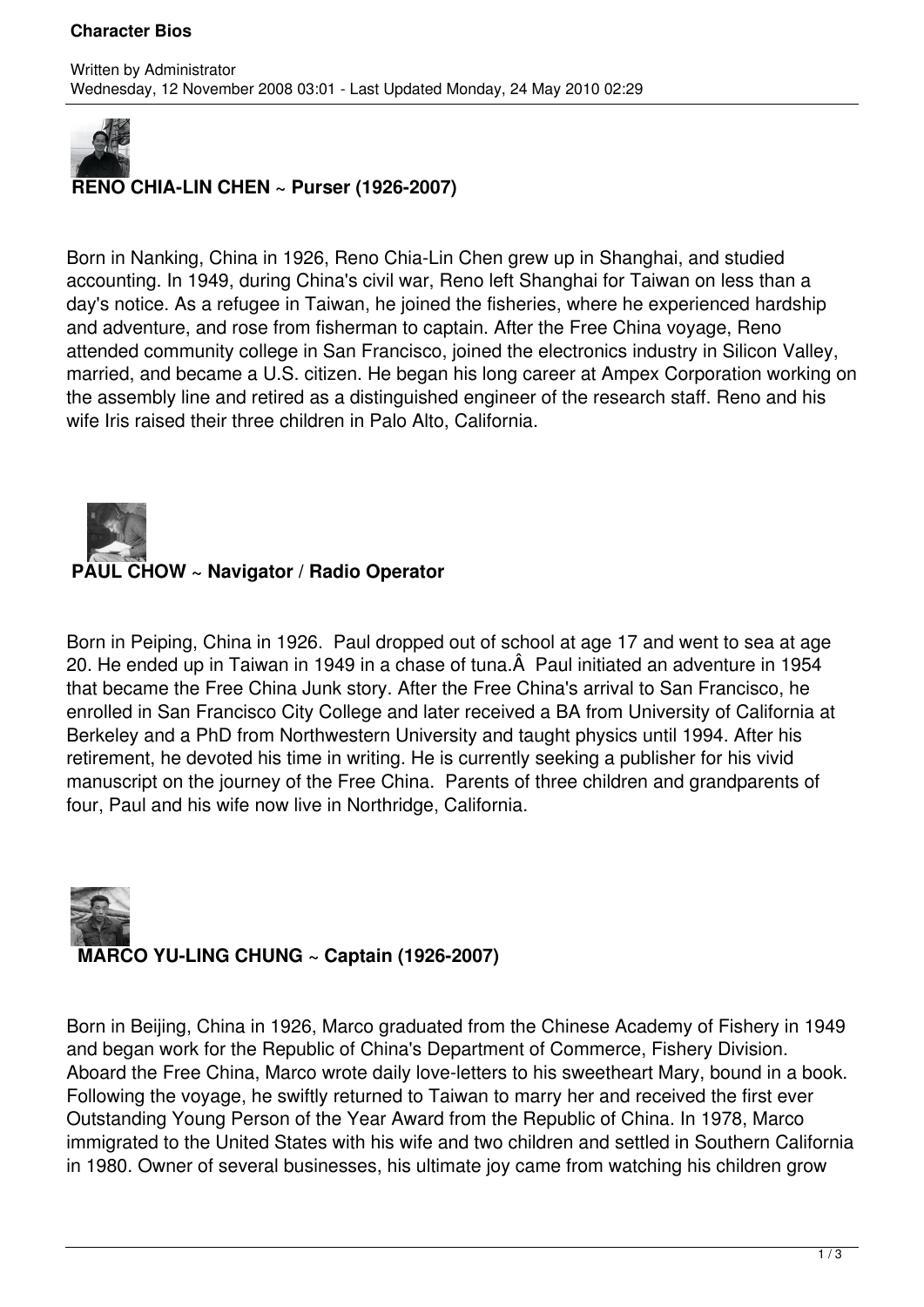#### **Character Bios**

up, get married, and be surrounded by the love of his five grandchildren.



### **BENNY HSU ~ Coxswain / Poet (1926-1970)**

Born in Swamei, China in 1926, Benny went to Taiwan with the fisheries in 1949. After the Free China voyage, Benny obtained a degree in Marine Biology from University of Washington. As part of his research, he disproved the common belief that all salmon return to the river of their birth. He also served as a fisheries expert for the United Nations in Barbados. Benny was residing in Seattle with his wife and daughter and studying for his doctorate when he died in a car accident, age 40.



Born in Yangchow, China in 1924. Huloo was transferred to Taiwan with the fisheries in 1949. After the Free China, he studied in Japan before returning to Taiwan. In 1967, Huloo immigrated to Christchurch, New Zealand as a fisheries consultant, followed by his wife and two children. While working with the United Nations Jamaica in 1970, he was called upon to locate Thor Heyerdahl's reed vessel the 'Ra II'<sub>[]</sub>, which had lost its position in the Atlantic on route to Barbados. Huloo is credited with a long list of fishing inventions. In his retirement, he has devoted himself to teaching T'ai Chi Ch'uan for health. In 2002, he was awarded the Queen's Service Medal for Community Service in New Zealand.



Born in Sacramento, California in 1928. A graduate of Berkeley, Calvin's first posting as American Vice Consul was in Taipei. After the Free China's arrival to San Francisco, Calvin returned to Taiwan to resume his career as a US Foreign Service officer. It was his brother Charlie and family who helped to look after the junk-mates in California. Calvin's diplomatic